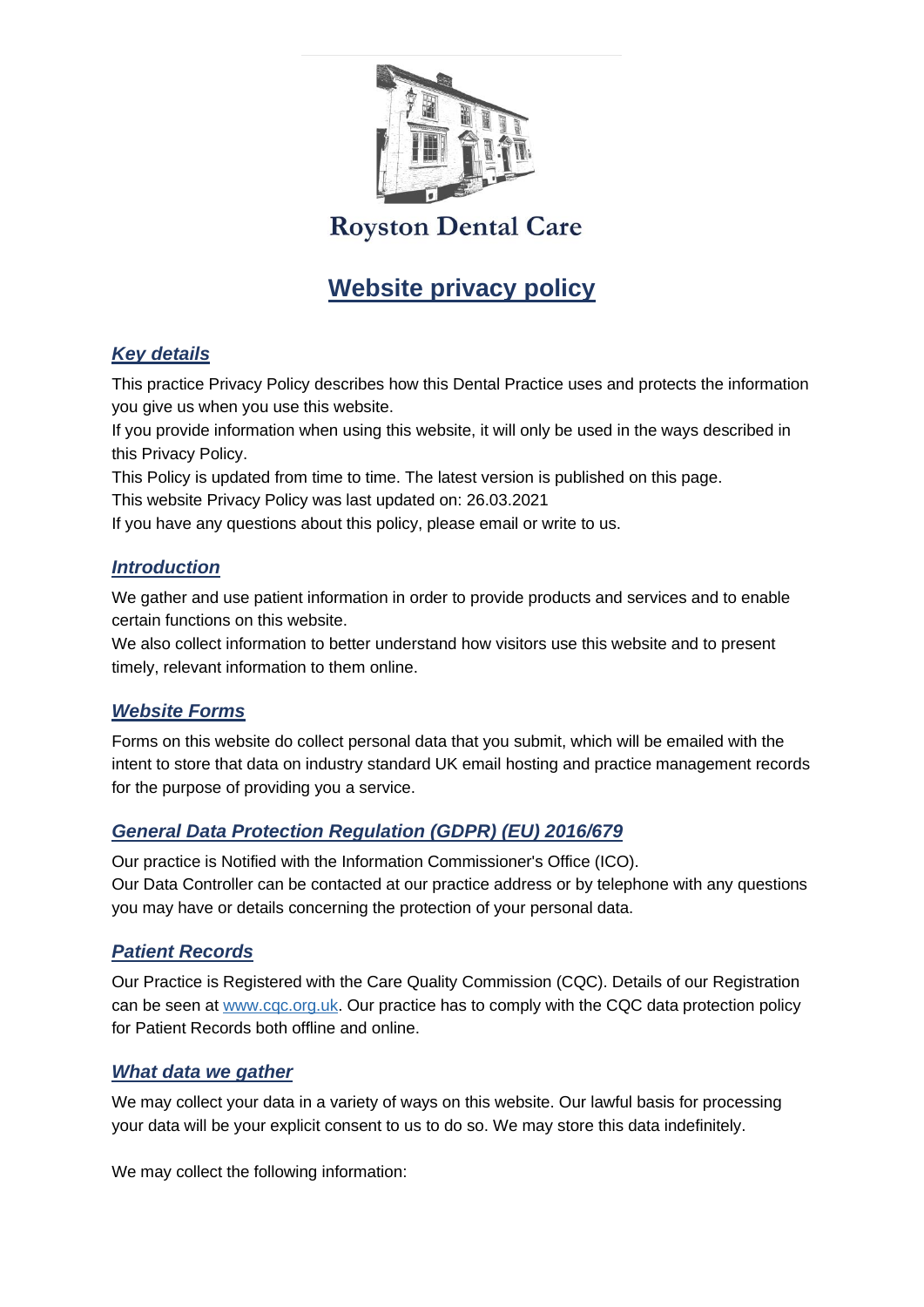

- Contact information including your email address
- Demographic information, such as postcode, preferences and interests
- Website usage data
- Other information relevant to patient enquiries
- Other information pertaining to special offers and surveys

#### *How we use this data*

Collecting this data helps us understand what you expect from your practice, enabling us to deliver improved products and services.

Specifically, we may use data:

- For our own internal records
- To transfer or share sensitive patient data with other registered dental or medical professionals
- To improve the products and services we provide
- To contact you in response to a specific enquiry
- To customise the website for you
- To send you promotional emails about products, services, offers and other things we think might be relevant to you.
- To send you promotional mailings or to call you about products, services, offers and other things we think might be relevant to you.
- To contact you via email, telephone or mail for research reasons.

### *Your individual rights*

As an individual, you have the following rights in regard to the data that we collect and store:

- The right to be informed
- The right of access
- The right to rectification
- The right to erasure
- The right to restrict processing
- The right to data portability
- The right to object
- Rights in relation to automated decision making and profiling.

Should you wish to exercise any of these rights, please call the practice and speak to our Data Controller or Data Protection Officer.

### *Cookies and how we use them*

#### *What is a cookie?*

A cookie is a small file placed on your computer's hard drive. It enables our website to identify your computer as you view different pages on our website.

Cookies allow websites and applications to store your preferences in order to present content, options or functions that are specific to you. They also enable us to see information like how many people use the website and what pages they tend to visit.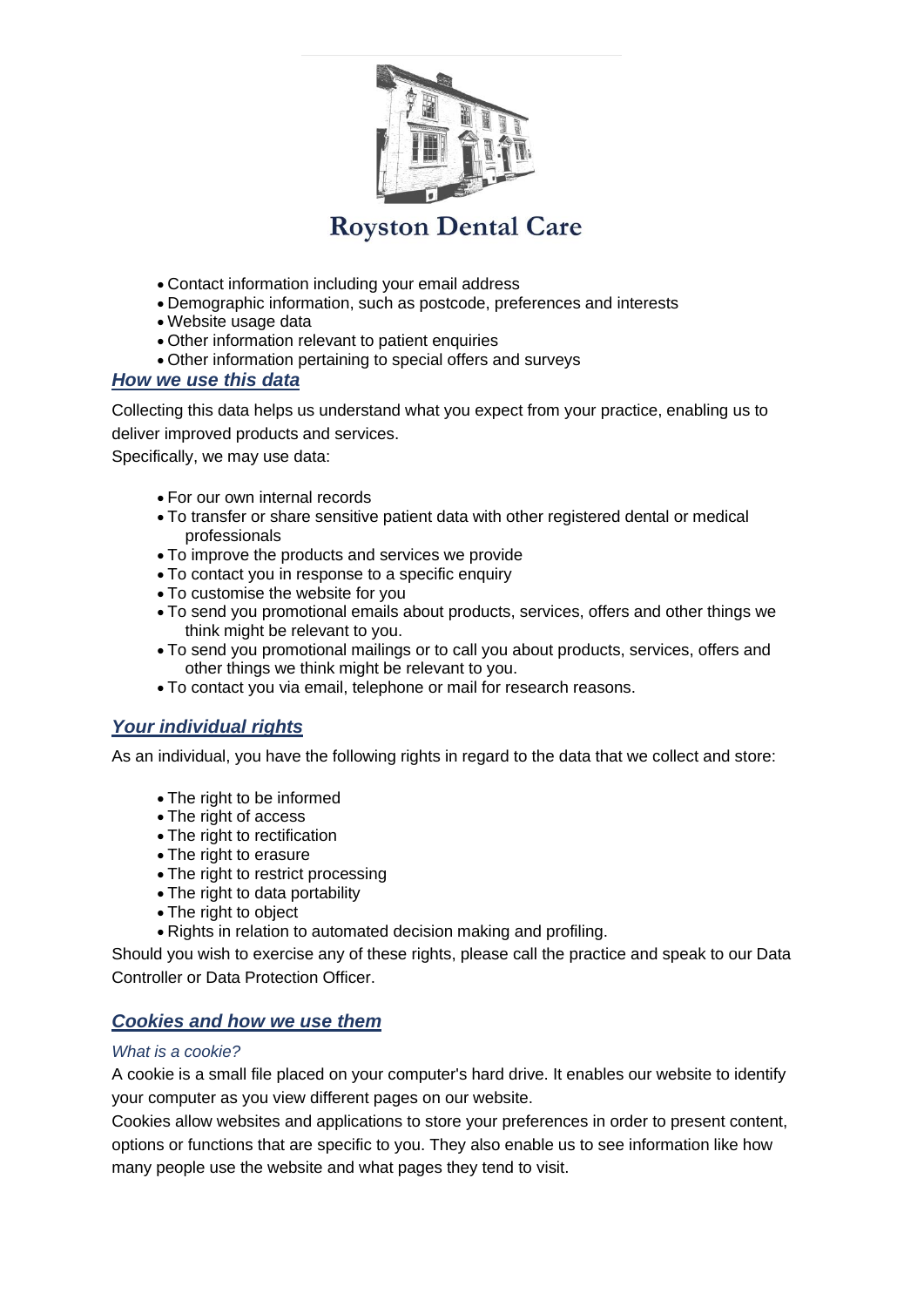

#### *How we use cookies*

*We may use cookies to:*

- **Analyse our web traffic using an analytics package.** Aggregated usage data helps us improve the website structure, design, content and functions.
- **Identify whether you are signed in to our website.** A cookie allows us to check whether you are signed in to the site.
- **Test content on our website.** For example, 50% of our users might see one piece of content, the other 50% a different piece of content.
- **Store information about your preferences.** The website can then present you with information you will find more relevant and interesting.
- **To recognise when you return to our website.** We may show your relevant content, or provide functionality you used previously.

Cookies do not provide us with access to your computer or any information about you, other than that which you choose to share with us.

#### *Controlling cookies*

You can use your web browser's cookie settings to determine how our website uses cookies. If you do not want our website to store cookies on your computer or device, you should set your web browser to refuse cookies.

However, please note that doing this may affect how our website functions. Some pages and services may become unavailable to you.

Unless you have changed your browser to refuse cookies, our website will issue cookies when you visit it.

[To learn more about Cookies, see our Cookie Policy.](https://www.dental-focus.com/cookie-policy/dental-focus-cookies.php)

#### *Controlling information about you*

When you fill in an e- form or provide your personal details on our website, you may see one or more tick boxes allowing you to:

- Opt-in to receive marketing communications from us by email, telephone, text message or post.
- Opt-in to receive marketing communications from our third-party partners by email, telephone, text message or post.

If you have agreed that we can use your information for marketing purposes, you can change your mind easily, via one of these methods:

- Send an email to us.
- Write to us.

Any personal information we hold about you is stored and processed under our data protection policy, in compliance with the General Data Protection Regulation (GDPR).